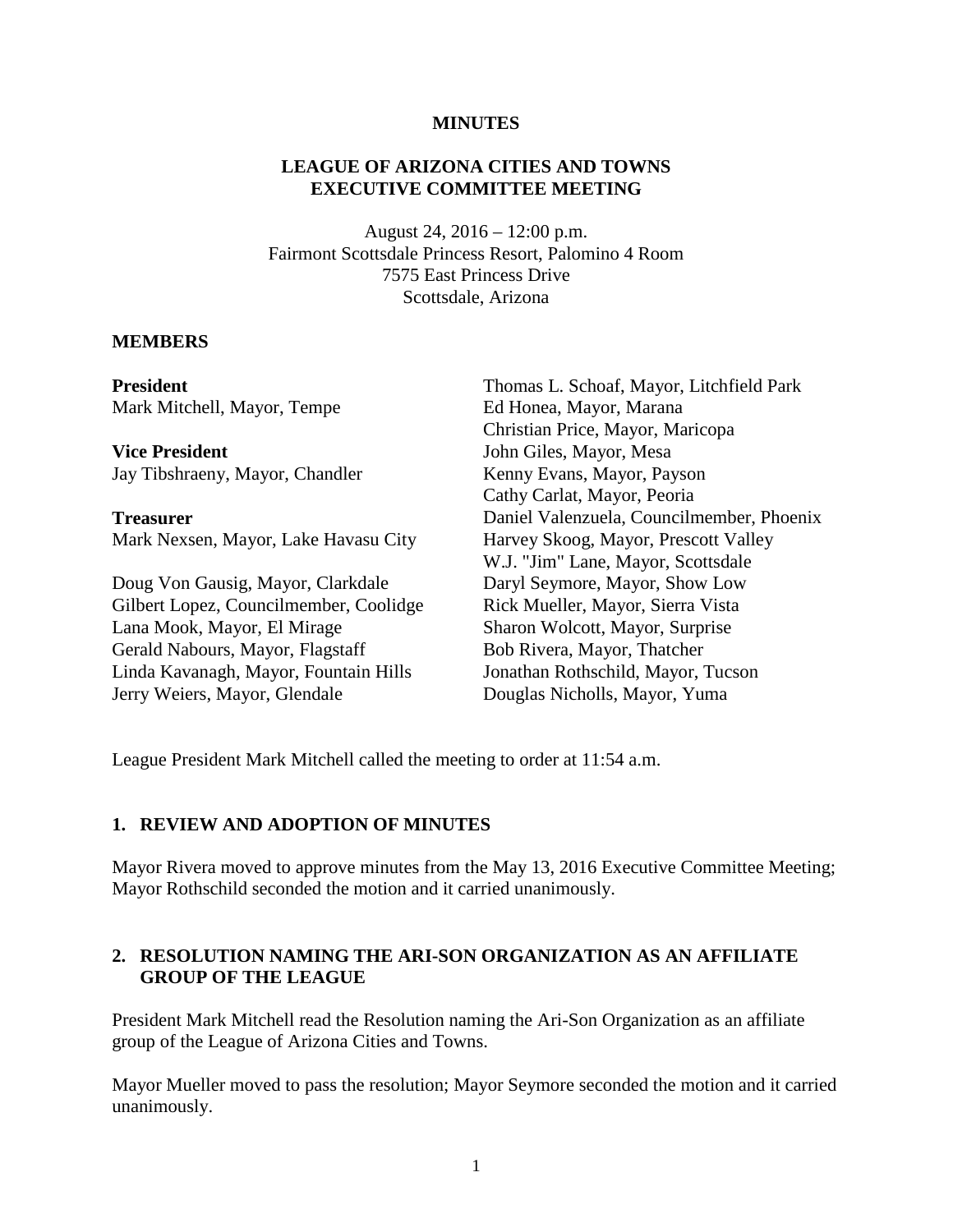## **3. TPT IMPLEMENTATION UPDATE**

President Mark Mitchell recognized League Deputy Director Tom Belshe to discuss the current progress of TPT implementation.

Deputy Director Belshe told the Executive Committee that since they last met, an IGA had been approved with five additional items added. Mr. Belshe noted that they had developed a method that more sufficiently handles tax modifications, especially in the incidence of taxpayer error. He also noted that language had been added about city and town involvement and the interpretation of the Model City Tax Code. Mr. Belshe said that according to the IGA, DOR will provide TPT collection without charge, regardless of any statutory requirement for local jurisdictions to contribute toward the operating expenses. In addition, dates for term length were removed and dates for review were shifted.

Mr. Belshe also gave a summary of the project's progress, informing the Committee that the first testing would happen soon based on actual results from the department.

President Mitchell thanked Mr. Belshe for his work on TPT.

## **4. CONSTRUCTION SALES TAX TASK FORCE UPDATE**

President Mark Mitchell recognized League Legislative Director Patrice Kraus to present an update on the sales tax task force.

Legislative Director Kraus informed the Executive Committee that League had developed a Contracting Sales Tax Task Force and that Queen Creek Town Manager John Kross had been appointed the chair of the task force.

Ms. Kraus welcomed Mr. Kross, who thanked the Executive Committee for the opportunity to chair the task force.

Mr. Kross informed the committee that the task force had been meeting and was hoping to finish the work in the fall. He said that the group was working on some solutions that could involve potential legislation, in addition to creating a tool similar to the yardstick that was generated through the PSPRS taskforce. Part of the process has also involved talking with other states to see how they tax contracting construction. Mr. Kross noted that initial research has verified that Arizona it not completely different from 46 other states regarding the taxation of construction, as critics often assert. As the taskforce continues to meet, the Executive Committee will continue to receive updates.

### **5. DISCUSSION OF PUBLIC OPINION SURVEY/COMMUNICATONS MESSAGING**

President Mark Mitchell recognized League Executive Director Ken Strobeck to discuss the agenda item of a public opinion survey and communications messaging.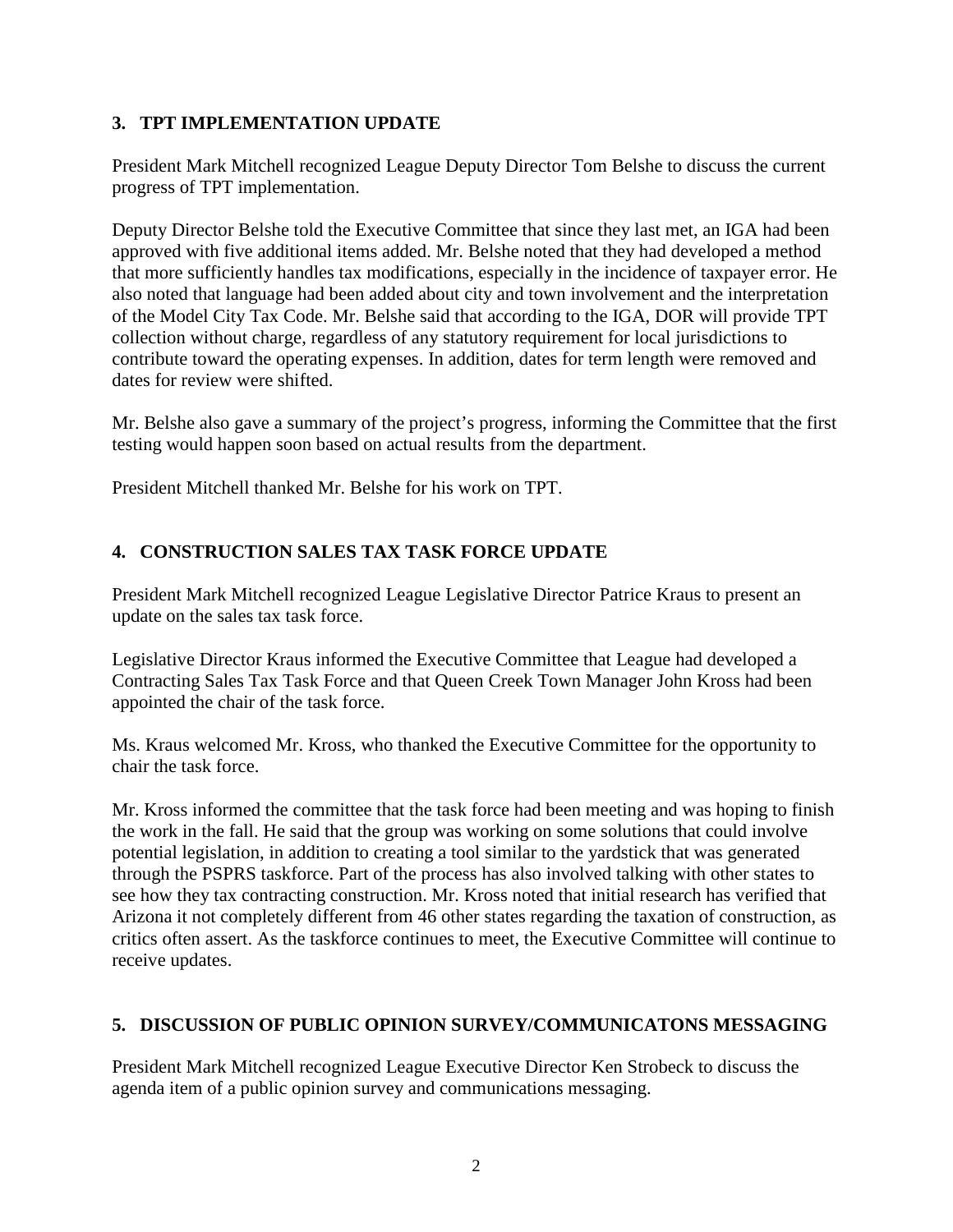Executive Director Strobeck told the Executive Committee that based on the activities of the legislature within the last year and the negative bills that were brought to light last session, it would be beneficial to develop consistent positive messaging among all of the elected officials throughout the state. He reminded the Committee that nearly a decade ago, a similar situation had occurred and the League contracted with HighGround Public Affairs Consultants to create a statewide public opinion poll, used for the purpose of gauging public opinion of all levels of government. From that poll, the League developed messaging and produced publications to advance their image using sound research.

Mr. Strobeck said that the League had recently been in contact with HighGround to discuss how to develop better and consistent messaging based on factual data. He said that Chuck Coughlin from HighGround was in attendance at the meeting to discuss what services they could potentially provide.

Mr. Strobeck welcomed Chuck Coughlin, President of HighGround and Doug Cole, Senior Vice President of HighGround, to discuss a potential public opinion survey and messaging for the League.

Mr. Coughlin thanked the Executive Committee for their long relationship with HighGround. He said that, historically, cooperation has been the keystone of getting projects accomplished within our state. He noted that historic cooperation is no longer understood or appreciated and that the political environment has changed and is more polarizing at all levels. Mr. Coughlin told the Executive Committee that cities needed to engage in the discussion and "play offense" by playing together on the same page and build on local government popularity. He informed the group that through a number of surveys done in the past several years, cities have performed consistently well among citizens and have received high approval ratings, whereas the data shows the state and the federal level are not performing as well.

Mr. Coughlin told the Executive Committee that particularly in the face of SB1487, the messaging about local government success needs to be pushed. He believed that cities need to adopt a set of messages that discusses how local government approaches challenges and how they are successful.

President Mitchell echoed the sentiments, saying that cities need to do a better job at responding with a message that is consistent. He reminded the Executive Committee that when the TPT reform bill was introduced several years ago, the cities and towns of the League stood side by side to show disagreement and in turn, we were able to get a few wins in the areas of data collection. He agreed that it was important for there to be structured messaging for all cities and towns.

Executive Director Strobeck clarified to the Executive Committee that this particular item is separate from the ongoing Arizona Cities @ Work campaign that was created through the suggestion of the Executive Committee several years ago. This would be a separate contract that would focus specifically on consistency of messaging when it came to how cities and towns spoke about particular legislative issues.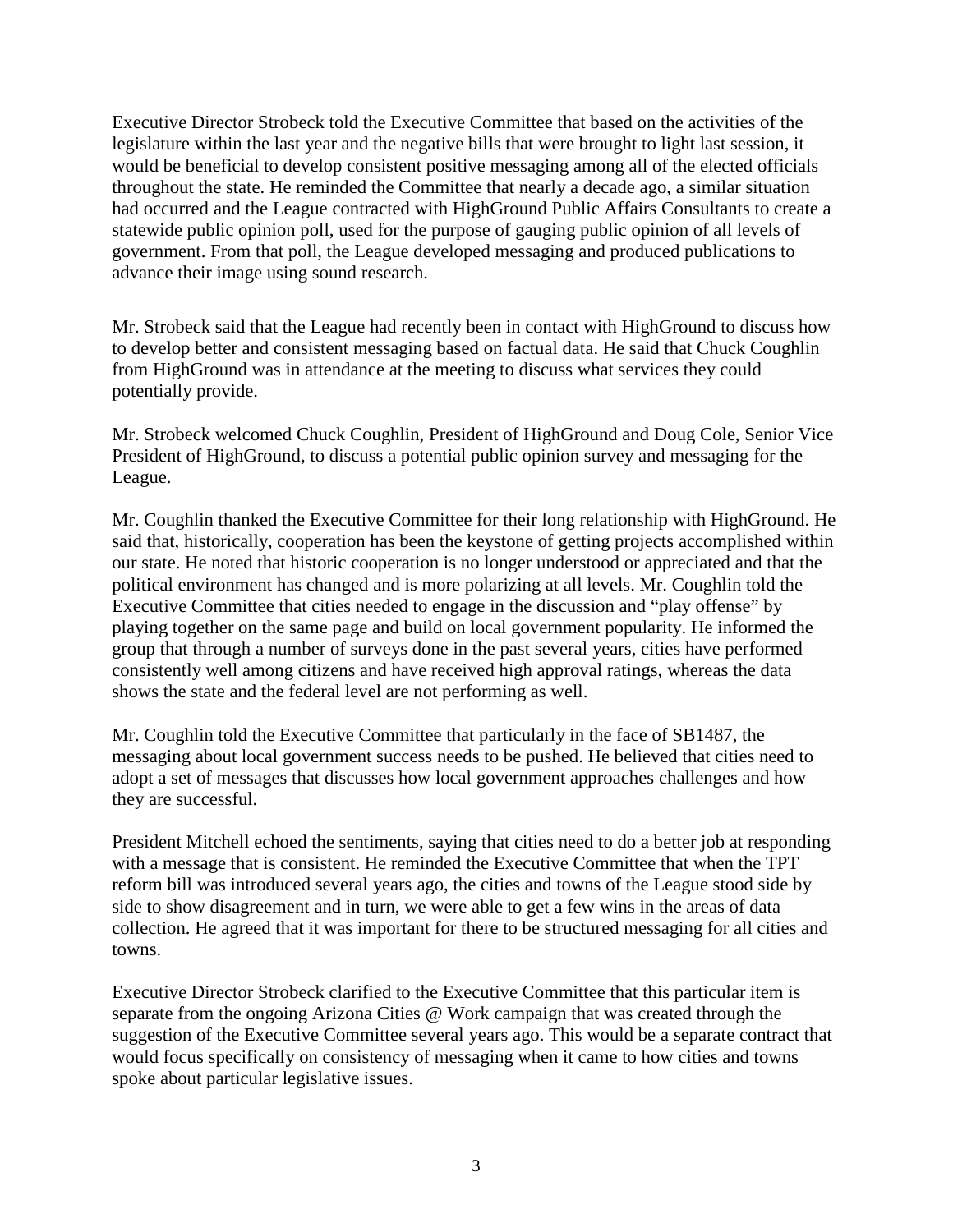Mayors Lane and Rothschild stated that strong, consistent messaging is very important, and that an RFP for the project may be appropriate since it will involve additional cost to the League. Councilman Valenzuela said cities definitely need to improve their image with legislators and suggested that perhaps it was time to make political endorsements and contributions through a PAC. Mayor Von Gausig said cities need to be active, not passive, and that we need to develop strategies to go on the offense, putting the legislature and Governor on notice that we are not happy with the way cities are being treated. Mayor Schoaf said the issue is not so much messaging as it is that there is no consequence for opposing our opinions or messaging; that we need to have a greater impact.

Mr. Coughlin said survey data can be helpful in developing consensus based on facts that can strengthen our message. Mayor Wolcott noted that the same kind of anti-city legislation is occurring nationwide and that those who oppose cities should be held accountable. Mayor Nexsen said we need to develop ways to make them care about their votes on city issues, and Mayor Kavahagh said the story is not all negative. She noted that Patrice and the legislative staff have had successes because of the personal relationships they have built with legislators.

After further discussion, Mr. Strobeck told the Executive Committee that he would take what was discussed today and go back to meet with Mr. Coughlin to create something more defined based on the dialogue from the meeting.

# **6. RESOLUTION OF APPRECIATION**

President Mark Mitchell read the Resolution of Appreciation for former Gilbert Mayor John Lewis.

Mayor Rivera moved to pass the resolution; Mayor Rothschild seconded the motion and it carried unanimously.

# **7. POSSIBLE EXECUTIVE SESSION: LEGAL ADVICE**

President Mark Mitchell recognized League Executive Director Ken Strobeck to discuss the potential of adjourning to Executive Session regarding legal advice on 1487.

Executive Director Strobeck told the Executive Committee that they may want to move into Executive Session for legal advice relating to SB1487. He informed the group that since the bill passed, there had been one complaint filed by Representative Paul Boyer against the Town of Snowflake. The complaint was challenging the action of issuance of a special use permit and the adequate notice and public records relating to a marijuana growing operation seeking permission to use former greenhouses in the town. He said that upon receiving the complaint, the Arizona Attorney General must immediately investigate. The Attorney General sent communications to the town asking them to explain matters issued in the complaint. Per the bill, there are 30 days before he must make determination.